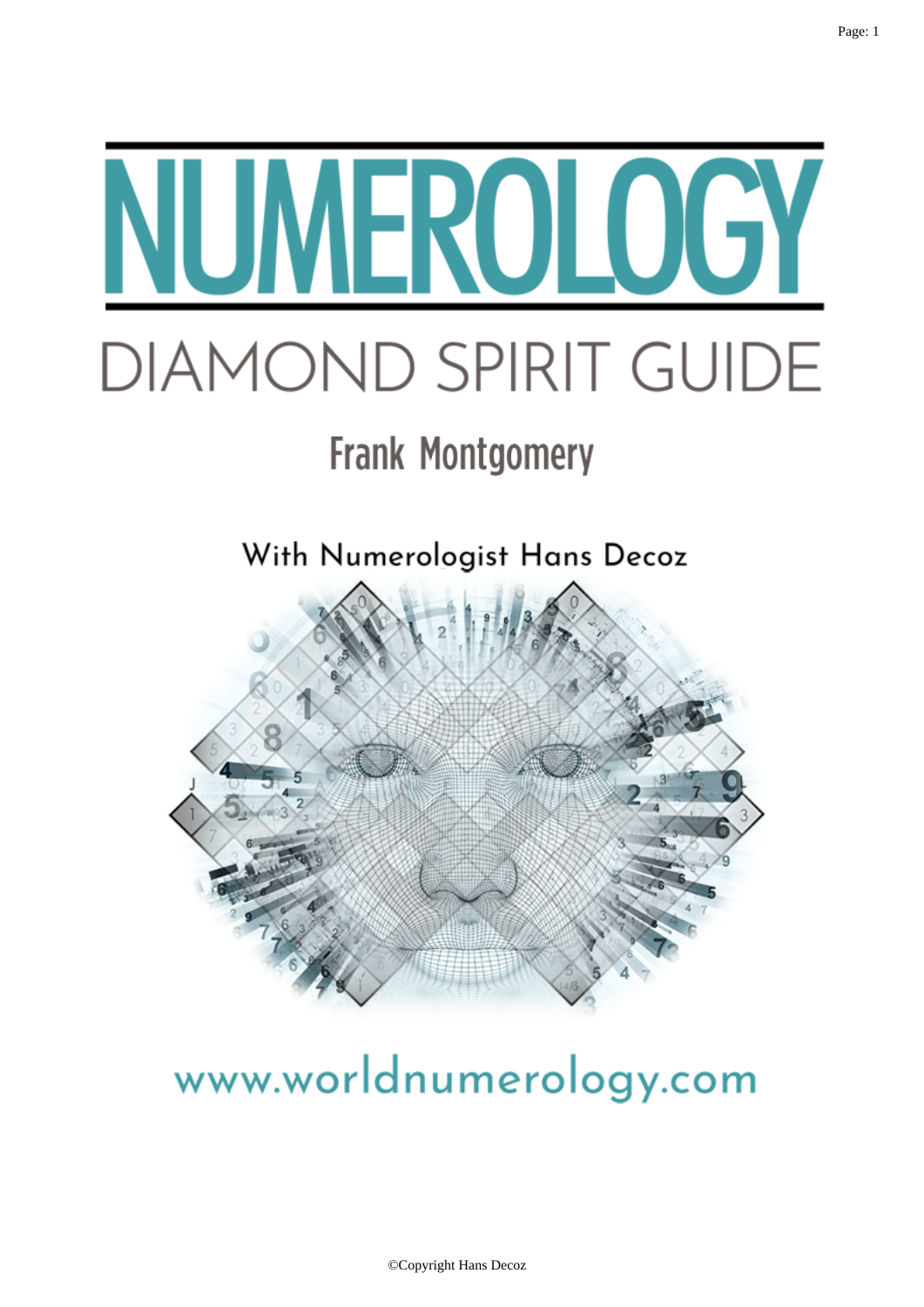# **WHAT THE DIAMOND CHART REVEALS**

The Diamond Spirit Guide is one of the oldest number-based methods of divination and perhaps the most powerful tool numerology has to offer. It reveals the chain of cause and effect that connects your physical and non-physical planes. It tells us how your experiences, choices, and priorities in the physical world affect your internal/spiritual growth, and how, in return, this affects the quality of your life on the physical plane.

An incomplete, rudimentary version of the Diamond was brought back from obscurity by the late Kevin Quinn Avery and later completed and re-birthed by Hans Decoz.

Each Diamond pattern consists of four numbers. The first is called the Challenge. Your Challenge is a lesson or test that, once learned, will benefit you for the rest of your life.

The second number is the Root or Cause and explains the underlying reason that lesson has emerged. The third number, the Recommended Action (also called Action Key), gives advice on the best approach for a successful outcome. The final number - aptly named the Outcome - reveals what the likely result of your efforts will be, and how it might affect your future.

Except for ages 0 through 7 and 75 through 81 we experience two Diamonds per year from birthday to birthday. These two Diamonds overlap and are equally important; they fit together as if working on one helps us understand the other.

Although most Diamonds are in place only for one year, it's not uncommon for one or both Diamonds to repeat the following year. Often one number - usually the Challenge number - lasts for more than one year, while the other three numbers change. Finally, a number that is the Cause one year becomes the Action Key for the next. The Diamond's structure is complex but also logical and beautiful.

A word of advice: getting the most out of your Diamond requires some measure of self-reflection, not unlike the I Ching. I recommend that you read it more than once, then let it simmer. You may be surprised at the amount of insight you gain.

Your report covers two years/ages from birthday to birthday. To avoid distraction, you may want to postpone reading the Diamonds for the second year until a couple of months before your next birthday, or if you do read them, go back to the two for your current age and focus on those.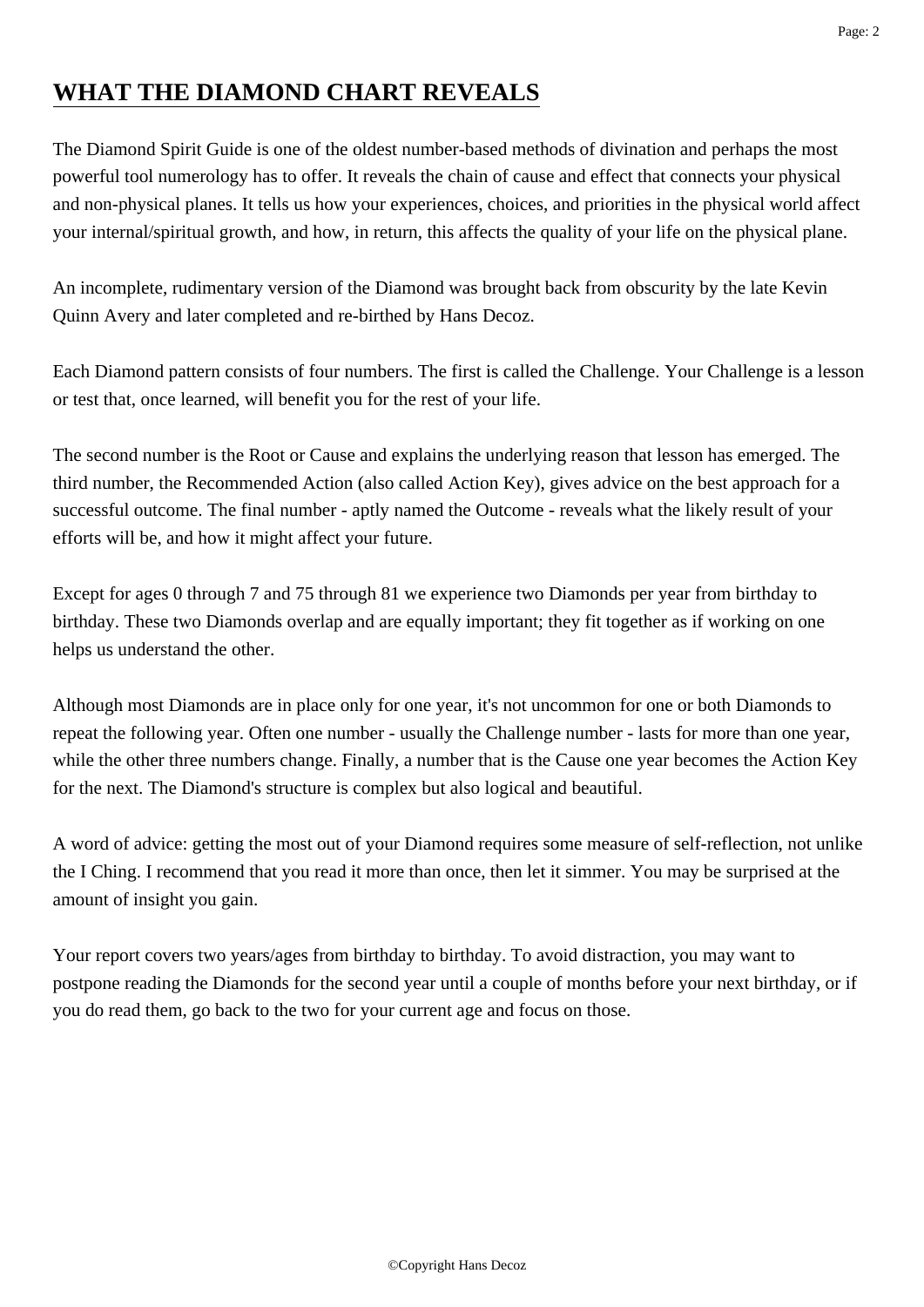

## **THE FIRST DIAMOND**

*The first number in your Diamond is of a decidedly spiritual/inner nature. It's offered to you in the form of a challenge; something that needs to be learned or acquired to help you grow and mature. It reveals the true purpose of your struggle on the physical plane from a broad vantage point.*

## **Your First Diamond Challenge for age 29 is 2**

The lesson of this challenge concerns a perception you have of yourself. You either lack self-confidence and often feel inhibited or the opposite is true and you have an exaggerated sense of self-worth. Regardless of the expression, a 2 in this position points to an imbalance. If this feels true for you, your ability to relate to other people should shift once you have overcome this challenge.

As a thinking person, you are well acquainted with the rumblings of your mind. However, you may not always be aware that you are not your mind, but the entity "listening" to your mind. While this is probably not a new realization, recognizing it consistently provides clarity. It allows you to be skeptical of your ideas and thoughts, and receptive to possibilities that may be of more value.

This subtle yet powerful realization can make a difference in the way you view people who may not share your views. It helps you separate the individual from their (evolving) ideas or convictions, making you less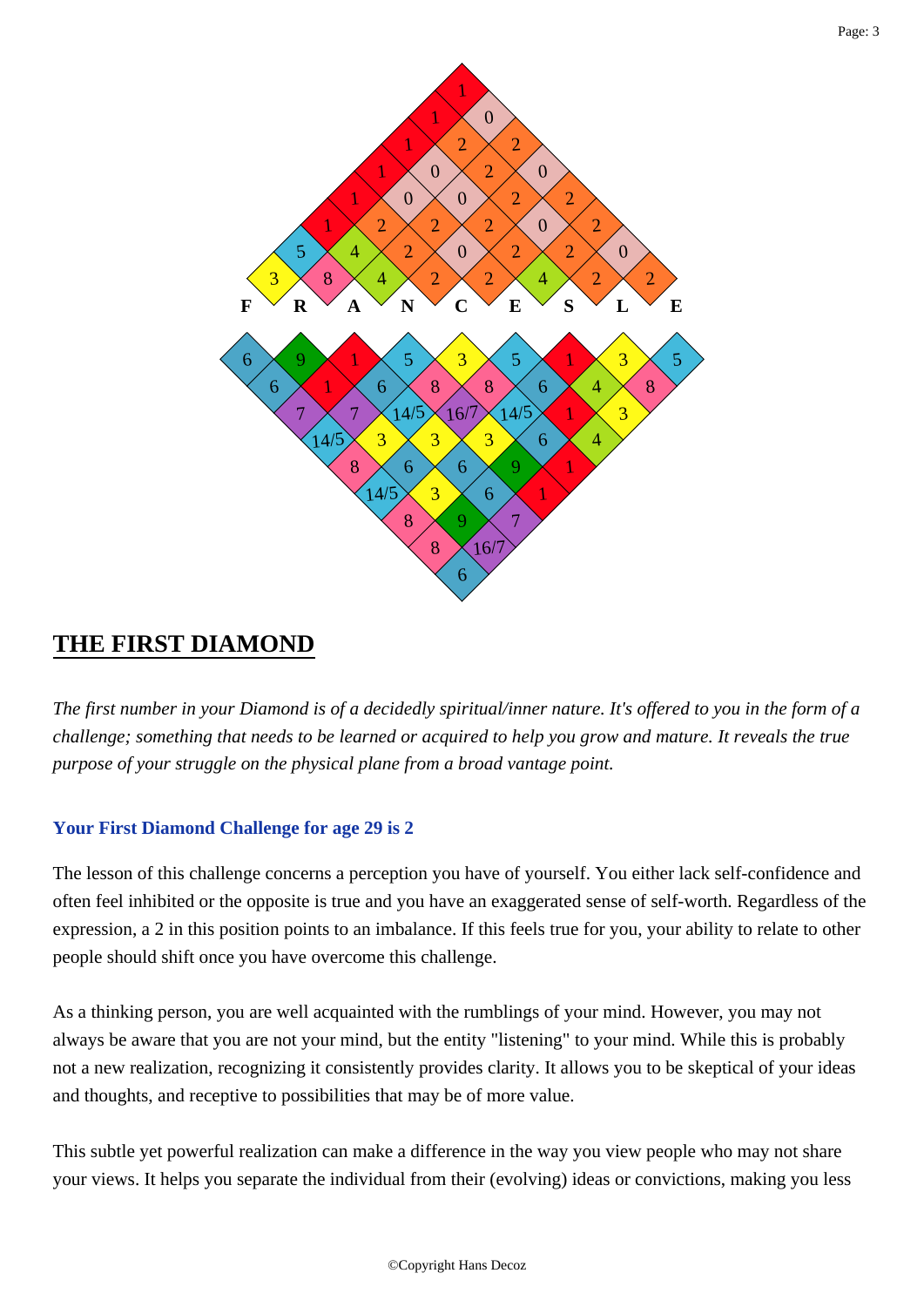# **YOUR FIRST DIAMOND CAUSE**

*The second number in your Diamond reflects the underlying cause of the challenge you face this year. It is the catalyst that sets things in motion, the root of the issues confronting you during this period.*

#### **The Cause for your First Diamond is 7**

Your search for deeper understanding has moved to the foreground over the last few years. Some of this may have been only marginally conscious. You may not, for example, have been going to a place of worship more often, or been reading metaphysical or intellectual books on Life's Big Questions. On the contrary, if you are a religious person, it is possible you have been performing outward expressions of your faith less often yet have been pondering the issue of religion or spirituality more intensely.

How much of this transformation has taken place consciously may vary, but a 7 in this position points to an increasing desire to understand things on a deeper level.

# **THE RECOMMENDED ACTION FOR YOUR FIRST DIAMOND**

*The third number in the Diamond pattern suggests a possible course of action to resolve successfully the issues facing you during this period.*

## **The Recommended Action for this Diamond is 1**

The dynamic, ambitious 1 calls for taking control of your life, becoming more focused, and clearing residue from past experiences, particularly issues from your childhood or teenage years. A 1 in this position suggests you are carrying unnecessary baggage.

Take time to look for new avenues, explore options, and trust your own judgment. It's important that you define your goals without pressure from outside influences; you may need to cut some ties. Contemplate your past and your present, and seek to identify the relationships, memories, or conditions that may be holding you back.

Confidence, focus, and ambition are the qualities required to successfully navigate this period and to take advantage of the opportunities ahead.

# **THE EXPECTED OUTCOME OF YOUR FIRST DIAMOND**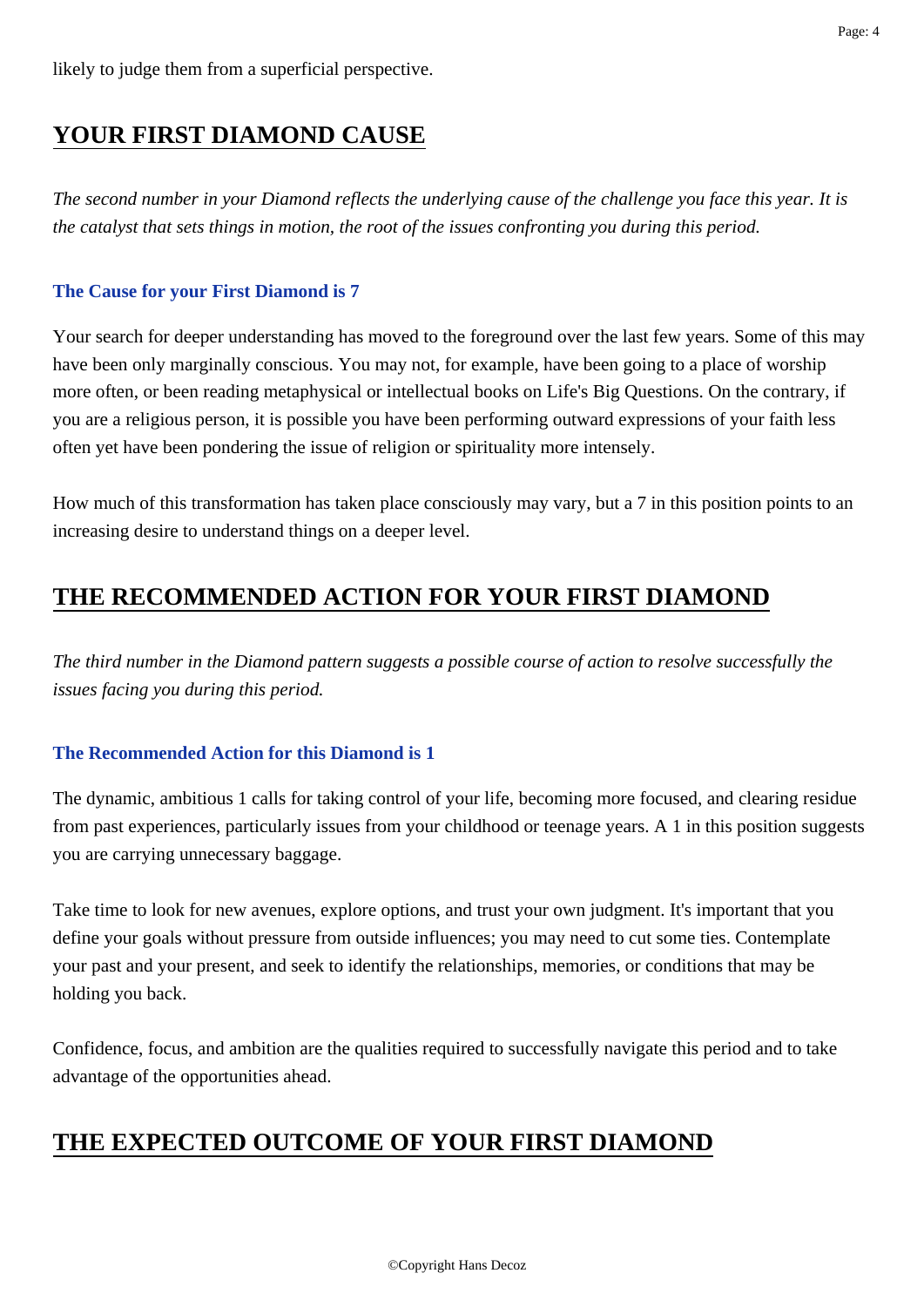*The fourth number reveals potential changes in your personality and your environment as a result of your experience with the Diamond in place this year. Naturally, our effort and sincere desire to meet these challenges increases the possibility of a positive outcome*

#### **What it means to have an expected Outcome of 8**

Frank, of all possible outcomes, this is the one that is most clearly recognizable as either very positive or very negative. There is usually no middle ground.

The positive result is more common and often shows up as advancement in career, with potential for more authority and responsibility, even improved finances. There tends to be tangible and often surprisingly strong growth across the board: success, respect, and money. The positive traits of the 8 bring balance between the material and immaterial world, and influence ambition, generosity, leadership, visionary qualities, and strength.

The negative side of the 8 is just the opposite – and can result in a stagnated, declining career, or financial difficulty. If you find yourself in diminished circumstances (compared to a few years ago) apply the suggestions offered by the third number in your Diamond, described above, and seek advice to reverse this negative trend.

Unlike other number combinations that speak more decisively about the outcome you will experience from this period; the 8 Diamond is less certain (although you most likely know the answer yourself).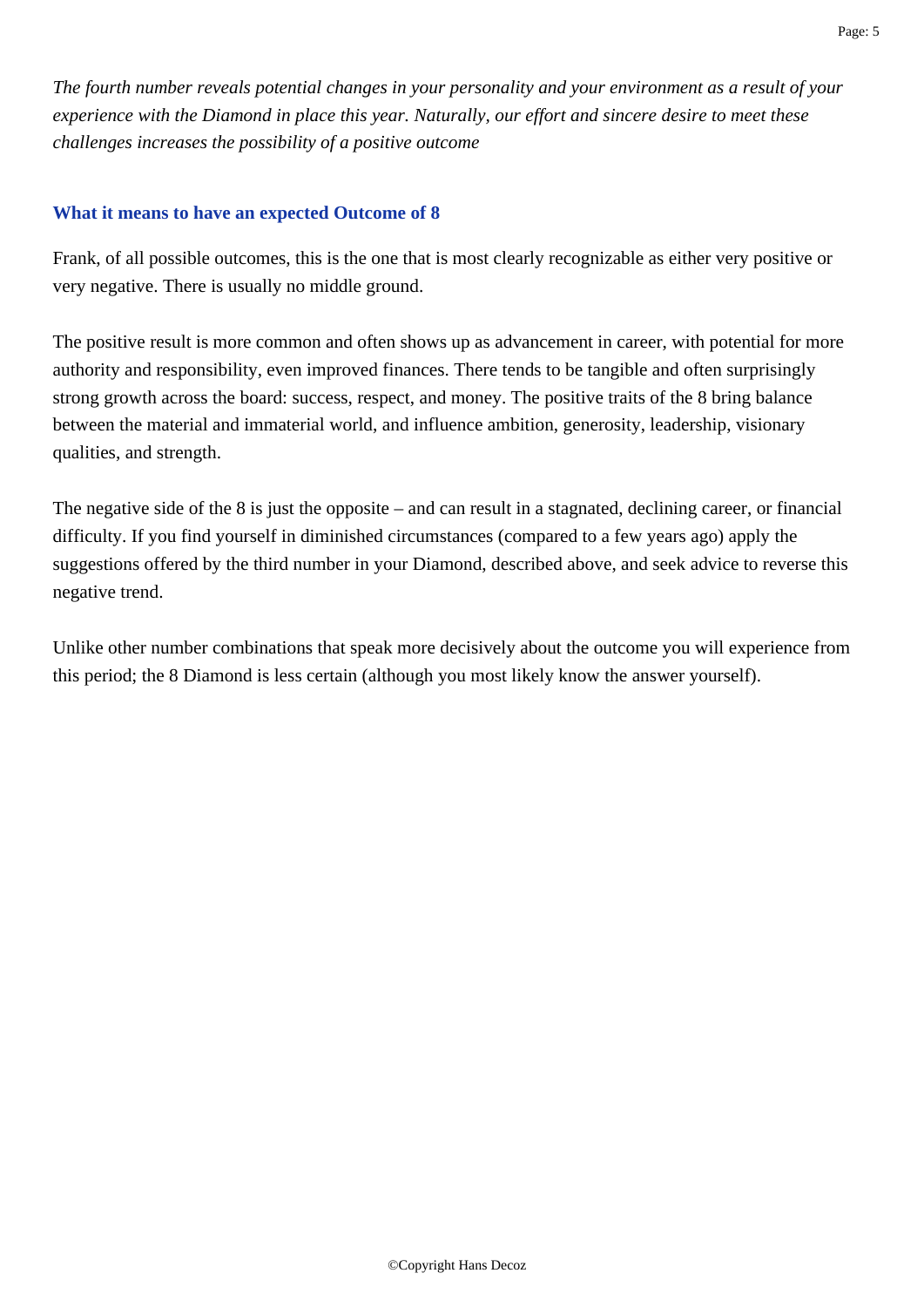

## **THE SECOND DIAMOND**

*The first number in your second Diamond is again of a decidedly spiritual/inner nature, offered to you in the form of a challenge; something that needs to be learned or acquired to help you grow and mature.*

## **Your Second Diamond Challenge for age 29 is 2**

The lesson of this challenge concerns a perception you have of yourself. You either lack self-confidence and often feel inhibited or the opposite is true and you have an exaggerated sense of self-worth. Regardless of the expression, a 2 in this position points to an imbalance. If this feels true for you, your ability to relate to other people should shift once you have overcome this challenge.

As a thinking person, you are well acquainted with the rumblings of your mind. However, you may not always be aware that you are not your mind, but the entity "listening" to your mind. While this is probably not a new realization, recognizing it consistently provides clarity. It allows you to be skeptical of your ideas and thoughts, and receptive to possibilities that may be of more value.

This subtle yet powerful realization can make a difference in the way you view people who may not share your views. It helps you separate the individual from their (evolving) ideas or convictions, making you less likely to judge them from a superficial perspective.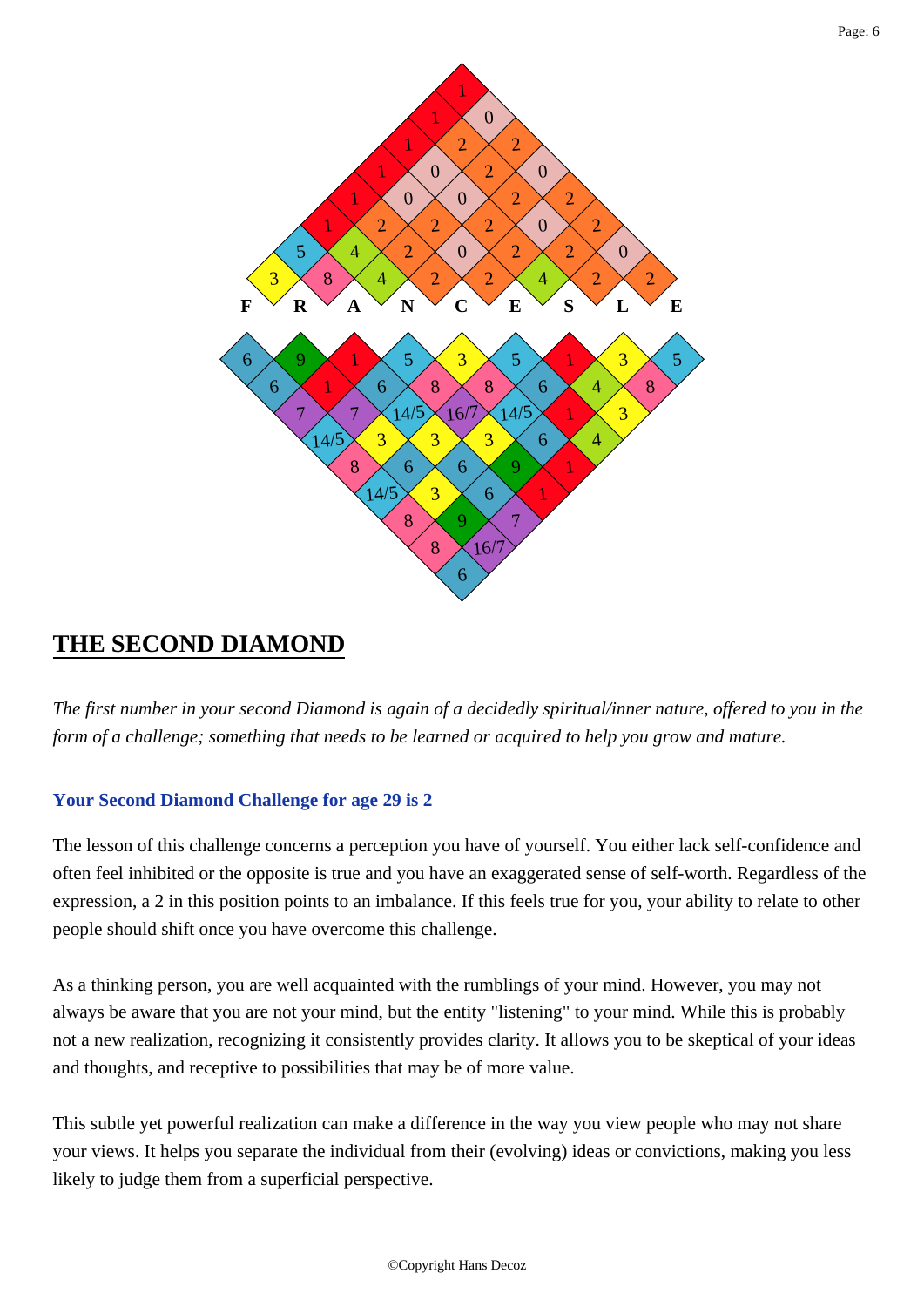# **YOUR SECOND DIAMOND CAUSE**

*The second number in your Second Diamond reflects the underlying cause of a distinct challenge you will face this year. It is the catalyst that sets things in motion, the cause of the issues confronting you during this period.*

## **The Cause for your Second Diamond is 6**

Frank, when the 6 appears as the second number in your Diamond pattern, it points to an issue with family, friends, or a romantic partner. (More often than not romance plays a role.)

There may have been a disconnect recently between what you felt and what you thought you should be feeling. or were expected to feel. The issue was probably not that love was absent, or not reciprocated, but a lack of clarity.

It is also not uncommon to find the issue of sexuality at the root of this Diamond, related to confusion over blurred lines between the emotional versus the physical expression of love.

# **THE RECOMMENDED ACTION FOR YOUR SECOND DIAMOND**

*The third number in the Second Diamond pattern suggests a possible course of action to resolve the issues facing you during this period.*

## **The Recommended Action for this Diamond is 8**

Frank, this Diamond suggests a need to draw from your own strength, muster your personal power, and present yourself with authority. It is a period to be decisive, take charge, and act on your gut instinct and common sense with as little hesitation as possible. This will allow others to feel your confidence, motivation, and directness as well. It is a time of opportunity, especially in the areas of finance, business, and career.

As you move forward with this challenge, it is just as important to maintain balance in your personal life. Be aware of your inner needs and higher ideals, and don't sacrifice your dreams.

The 8 brings authority, power, confidence, and accountability, but it also seeks balance between the material and immaterial domains.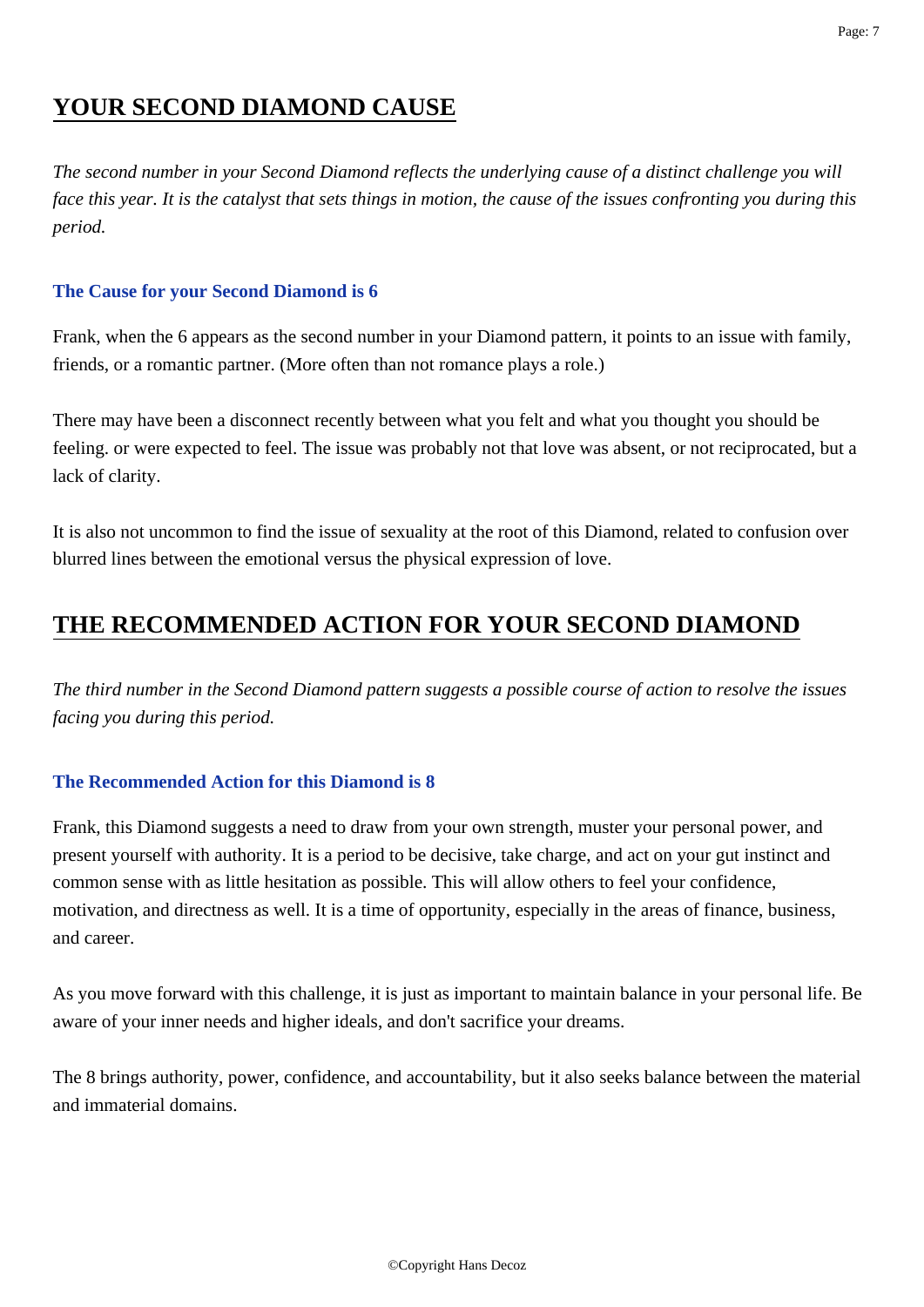# **THE EXPECTED OUTCOME OF YOUR SECOND DIAMOND**

*The fourth number reveals potential changes in your personality and your environment as a result of your experience with the Second Diamond in place this year. Naturally, our effort and sincere desire to meet these challenges increases the possibility of a positive outcome.*

#### **What it means to have an expected Outcome of 14/5**

Frank, a 14/5 in this position suggests you feel a renewed sense of freedom and creative potential as you exit this Diamond. The dynamic 5 brings the feeling we can do anything we set our mind to. You likely feel more open and adventurous, and less restricted or frustrated than you did prior to this Diamond. Nurture the positive traits you are incorporating, such as adaptability, courage, versatility, and being open to new opportunities.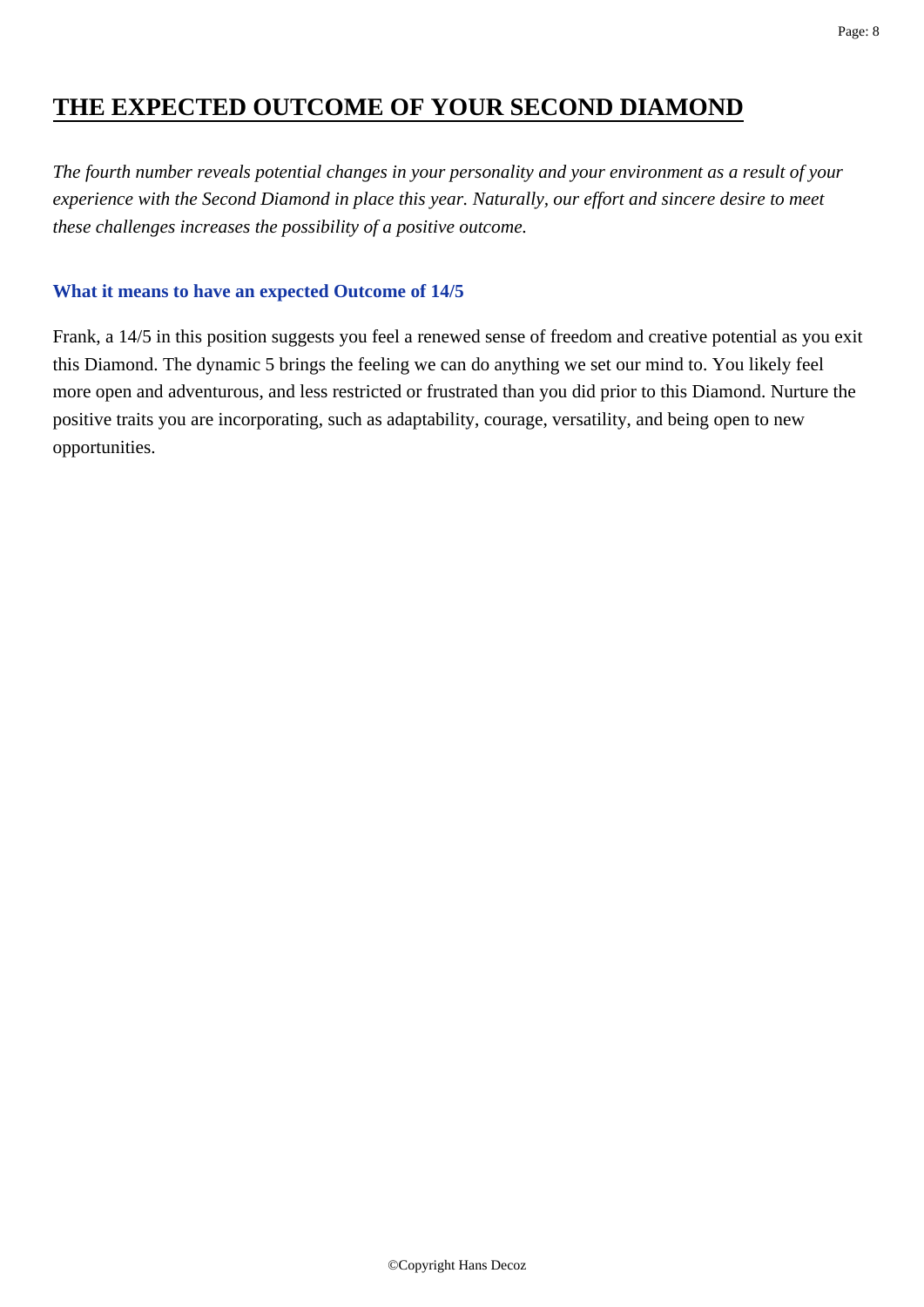

## **THE FIRST DIAMOND**

*The first number in your Diamond is of a decidedly spiritual/inner nature. It's offered to you in the form of a challenge; something that needs to be learned or acquired to help you grow and mature. It reveals the true purpose of your struggle on the physical plane from a broad vantage point.*

## **Your First Diamond Challenge for age 30 is 2**

The lesson of this challenge concerns a perception you have of yourself. You either lack self-confidence and often feel inhibited or the opposite is true and you have an exaggerated sense of self-worth. Regardless of the expression, a 2 in this position points to an imbalance. If this feels true for you, your ability to relate to other people should shift once you have overcome this challenge.

As a thinking person, you are well acquainted with the rumblings of your mind. However, you may not always be aware that you are not your mind, but the entity "listening" to your mind. While this is probably not a new realization, recognizing it consistently provides clarity. It allows you to be skeptical of your ideas and thoughts, and receptive to possibilities that may be of more value.

This subtle yet powerful realization can make a difference in the way you view people who may not share your views. It helps you separate the individual from their (evolving) ideas or convictions, making you less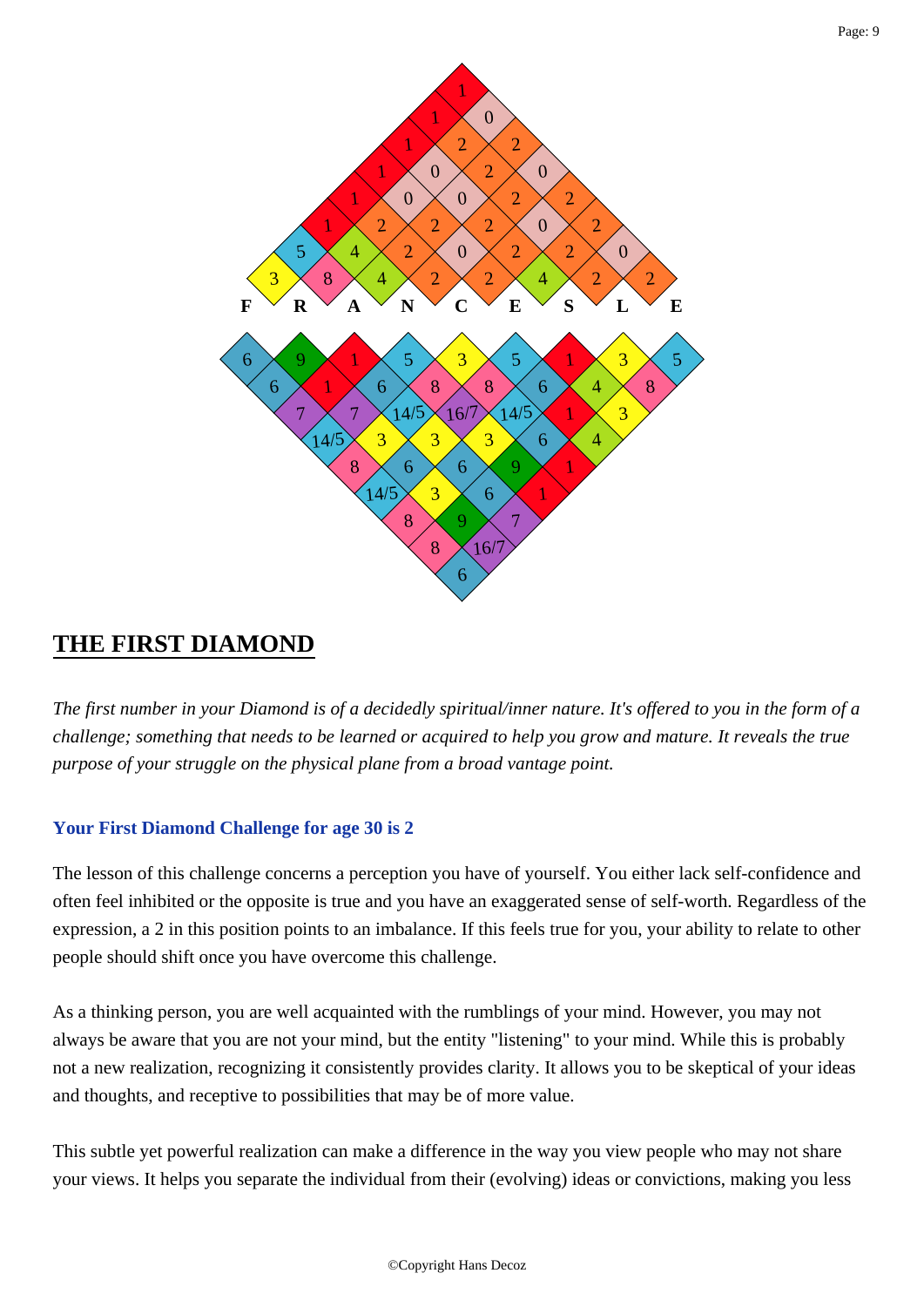# **YOUR FIRST DIAMOND CAUSE**

*The second number in your Diamond reflects the underlying cause of the challenge you face this year. It is the catalyst that sets things in motion, the root of the issues confronting you during this period.*

#### **The Cause for your First Diamond is 1**

At the root of your challenge lies a problem that seems only marginally related - the issue of control. Consciously or unconsciously, it is likely you have been in a position of power and dominance for some time, affecting the lives of others.

There are many ways this could have transpired. Others may depend on you financially or emotionally, or you may depend on them; either situation ultimately creates the same imbalance. It may have come about unintentionally as changing circumstances created a pattern of dependence and control. Regardless, you likely have influence over the happiness and well being of others in a way that is less than ideal, creating an imbalance that needs to be resolved.

This situation has the potential to limit your freedom, your creativity, and your ability to make choices that could further your career and happiness.

# **THE RECOMMENDED ACTION FOR YOUR FIRST DIAMOND**

*The third number in the Diamond pattern suggests a possible course of action to resolve successfully the issues facing you during this period.*

## **The Recommended Action for this Diamond is 6**

The best approach to finding solutions to your own issues may be in directing a large part of your attention elsewhere, preferably toward your family, friends, or community. This doesn't mean you should stop actively working on the challenge previously described. It suggests that, by focusing on other issues, your subconscious has an opportunity to identify and work through some of those blockages. Sometimes, when we take the attention of ourselves and focus on the problems of others, we find clarity for our own issues.

It's no coincidence that you will likely find yourself in high demand during this period. Don't ignore your own issues but give more attention than usual to those around you – it could benefit both of you.

The main qualities required to successfully move through this Diamond, and to take advantage of coming opportunities are love, sacrifice, empathy, and generosity.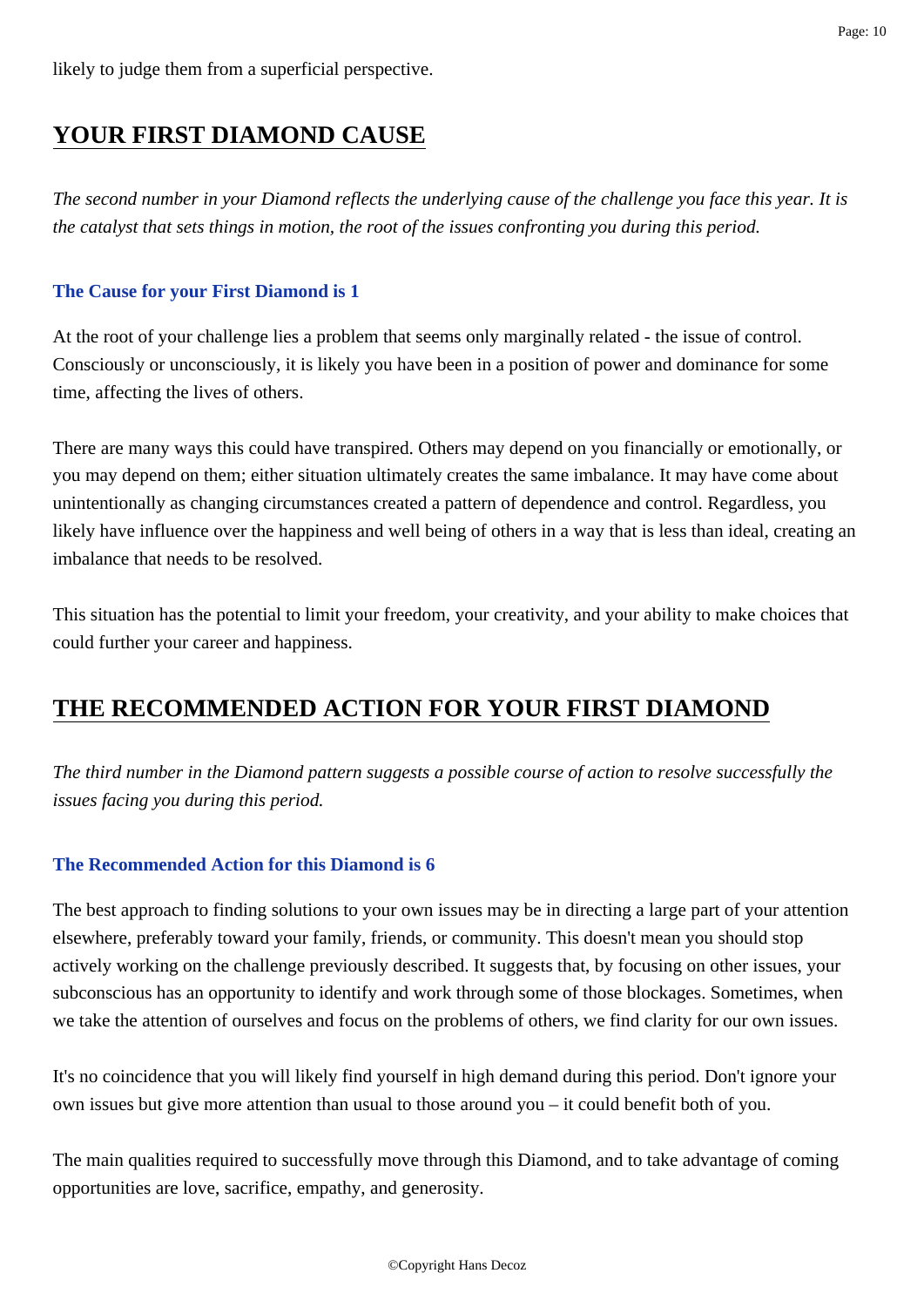# **THE EXPECTED OUTCOME OF YOUR FIRST DIAMOND**

*The fourth number reveals potential changes in your personality and your environment as a result of your experience with the Diamond in place this year. Naturally, our effort and sincere desire to meet these challenges increases the possibility of a positive outcome*

#### **What it means to have an expected Outcome of 3**

Frank, a 3 in this position suggests you should feel less inhibited and more optimistic. The 3 brings a newly awakened creativity. This is one of the most strongly felt and desirable outcomes, because it seems to directly affect your ability to experience simple joy and happiness, as if the child in you has re-awakened. You may even recognize this in a change of style and taste; you might dress less conventionally or more colorfully or have a desire to change your environment.

Your sense of humor may be less reserved, and your health is more likely to improve, due to the positive, motivating outlook of the 3.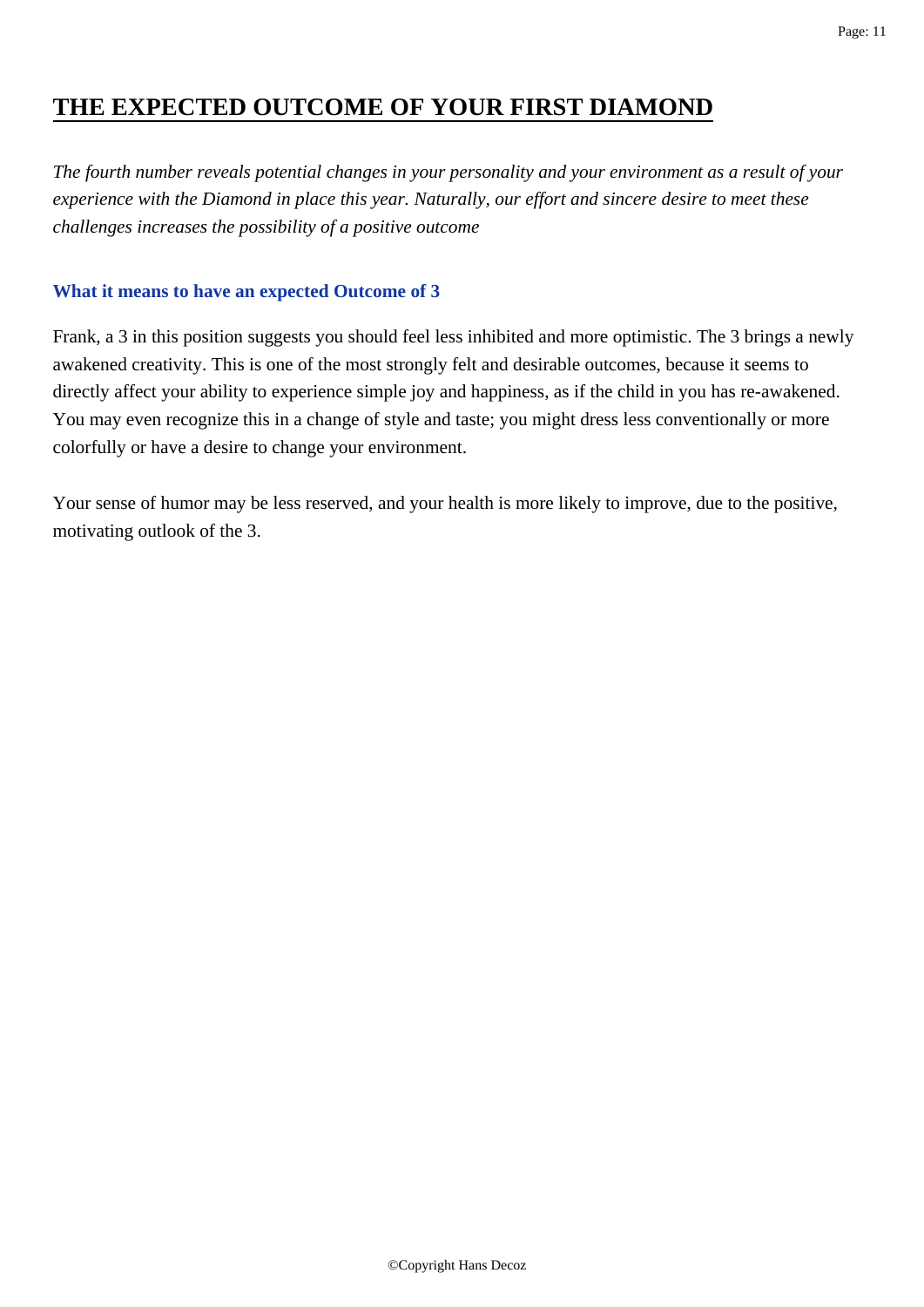

## **THE SECOND DIAMOND**

*The first number in your second Diamond is again of a decidedly spiritual/inner nature, offered to you in the form of a challenge; something that needs to be learned or acquired to help you grow and mature.*

## **Your Second Diamond Challenge for age 30 is 0**

A Challenge is one of the few calculations in a numerology chart that can produce a zero. Of the nine possible challenges, the zero challenge is perhaps the most important because it directly affects the wellbeing of humanity on a global scale. As if to emphasize this, it is also the most commonly found lesson and very likely to occur more than once during your lifetime (an average of three to six times).

Compassion, empathy, brotherhood/sisterhood, and unity lie at the foundation of your 0 Challenge. However, this challenge has less to do with emotionality than with an intellectual and basic recognition that every human being deserves your respect, your love, and perhaps at some point, your personal sacrifice. The potential growth and fundamental improvement inherent in this challenge has the potential to affect not only you, but also the global community.

You will likely experience more than your share of confrontation and turmoil. Events and circumstances require you to choose between opposing energies, such as love or hate, empathy or cruelty, sacrifice or

Page: 12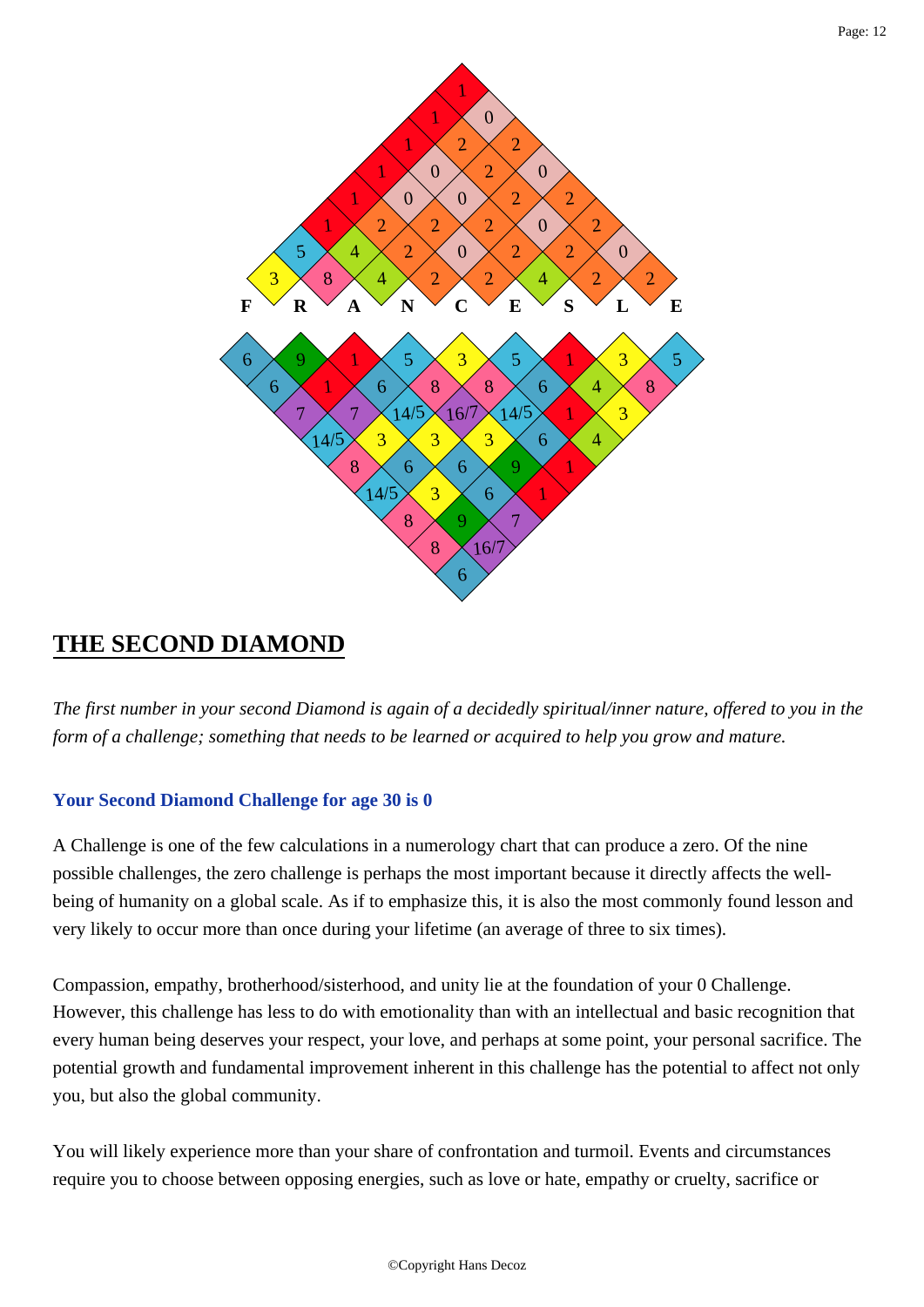apathy. You witness incidents of injustice and are challenged to choose between getting involved or walking away.

The zero challenge is about taking a stand and responding with courage, more than it is about good and evil. The choices you make during this period define you in countless ways.

The 0 challenge in a Diamond reflects the most primal struggle any man or woman can face. It makes this both difficult and easy; difficult because the easy way out can be tempting; easy because there is nothing subtle about the choices facing you.

# **YOUR SECOND DIAMOND CAUSE**

*The second number in your Second Diamond reflects the underlying cause of a distinct challenge you will face this year. It is the catalyst that sets things in motion, the cause of the issues confronting you during this period.*

## **The Cause for your Second Diamond is 3**

This root cause indicates difficulty with communication. This could contribute to an emotional, intellectual, and/or spiritual bottleneck.

It may feel as if your ability to express yourself has diminished in the past few years, causing miscommunication, frustration, or lost opportunities. You probably do fine on a superficial level but when the talk turns to deeper, more personal issues, you may find yourself stumbling. It's not a matter of your strength or confidence but a fear of intimacy, something you have an opportunity to confront as this Diamond puts pressure on you.

Self-expression and communication are at the root of this Diamond.

# **THE RECOMMENDED ACTION FOR YOUR SECOND DIAMOND**

*The third number in the Second Diamond pattern suggests a possible course of action to resolve the issues facing you during this period.*

## **The Recommended Action for this Diamond is 3**

Frank, if you have ever watched children responding to adults, you have probably noticed they usually say exactly what they think. Although many of us could use at least some of that candor, this is generally not considered a healthy approach for adults (it can get one into a bit of trouble). A 3 in this position suggests you would benefit from being less inhibited and more expressive. The more you disclose your "true self" the